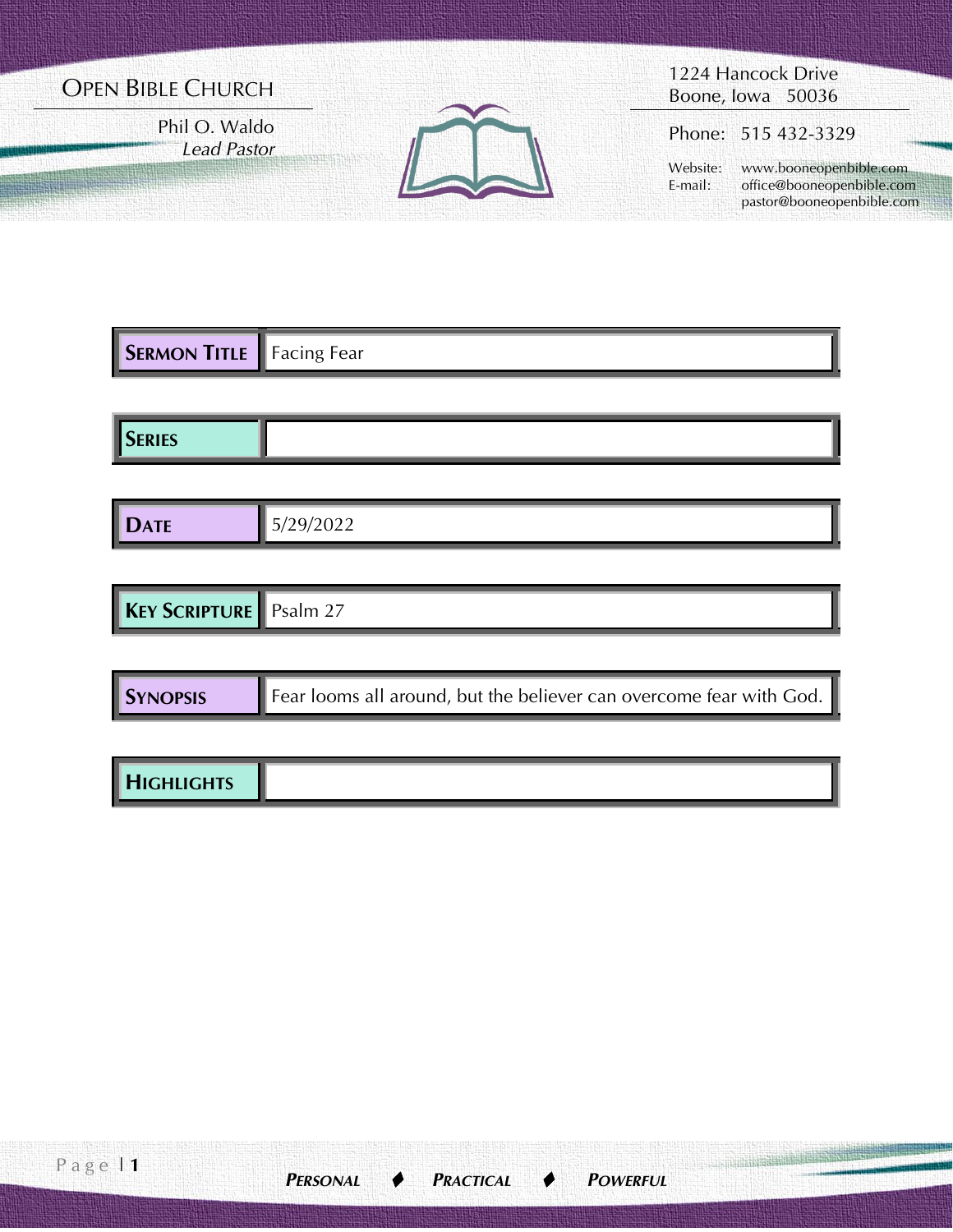

## **Facing Fear**

*One summer night during a severe thunderstorm a mother was tucking her small son into bed. She was about to turn the light off when he asked in a trembling voice, "Mommy, will you stay with me all night?" Smiling, the mother gave him a warm, reassuring hug and said tenderly, "I can't dear. I have to sleep in Daddy's room." A long silence followed. At last it was broken by a shaky voice saying, "The big sissy!"*

Familiar Phobias… Claustrophobia = fear of confined spaces. Agoraphobia = fear of crowded public places. Acrophobia  $=$  fear of heights.

Unusual/funny…  $Melissophobia = fear of bees.$ Pentheraphobia = fear of Mother-in-Law. Ephebiphobia  $=$  fear of teenagers. Homilophobia = fear of sermons.

Real for many…  $G$ lossophobia = fear of public speaking. Tropophobia  $=$  fear of changes. Atychiphobia = fear of failure. Allodoxaphobia = fear of opinions.

There is fear all around… COVID-19, Monkey Pox, potential world war, school shootings, inflation, potential economic collapse, etc. If you follow the main stream news, you will be inundated with things to be fearful about. Following fear leads to more troubles:

- Genesis 3:10 (Adam) I was afraid… so I hid.
- Genesis 18:15 Sarah was afraid, so she lied
- Exodus 2:14-15 Then Moses was afraid… Moses fled
- 1 Samuel 15:24 Saul said… I was afraid of the people and so I gave in to them.

Fear: The root meaning is "to shake," or "tremble". (Theological Wordbook)

*---Charles Lowery… When you are afraid, you tend to not do well. The pressure is so great that it causes you to mess up. It's like the guy who was out of money. He decided to rob the bank because he couldn't think of any other way to get the money. He didn't know anything about robbing banks so he practiced what he would say over and over. He got a revolver and a sack for the money. Then he practiced sticking the sack over the counter and pointing the gun in someone's face saying, "Don't mess with me, this is a stick up." When it came time for the real thing, he was really nervous but he was confident he had it down pat. However, when he got in the bank, fear took over and he handed the lady the revolver, pointed the sack at her, and said, "Don't stick with me, this is a mess up."*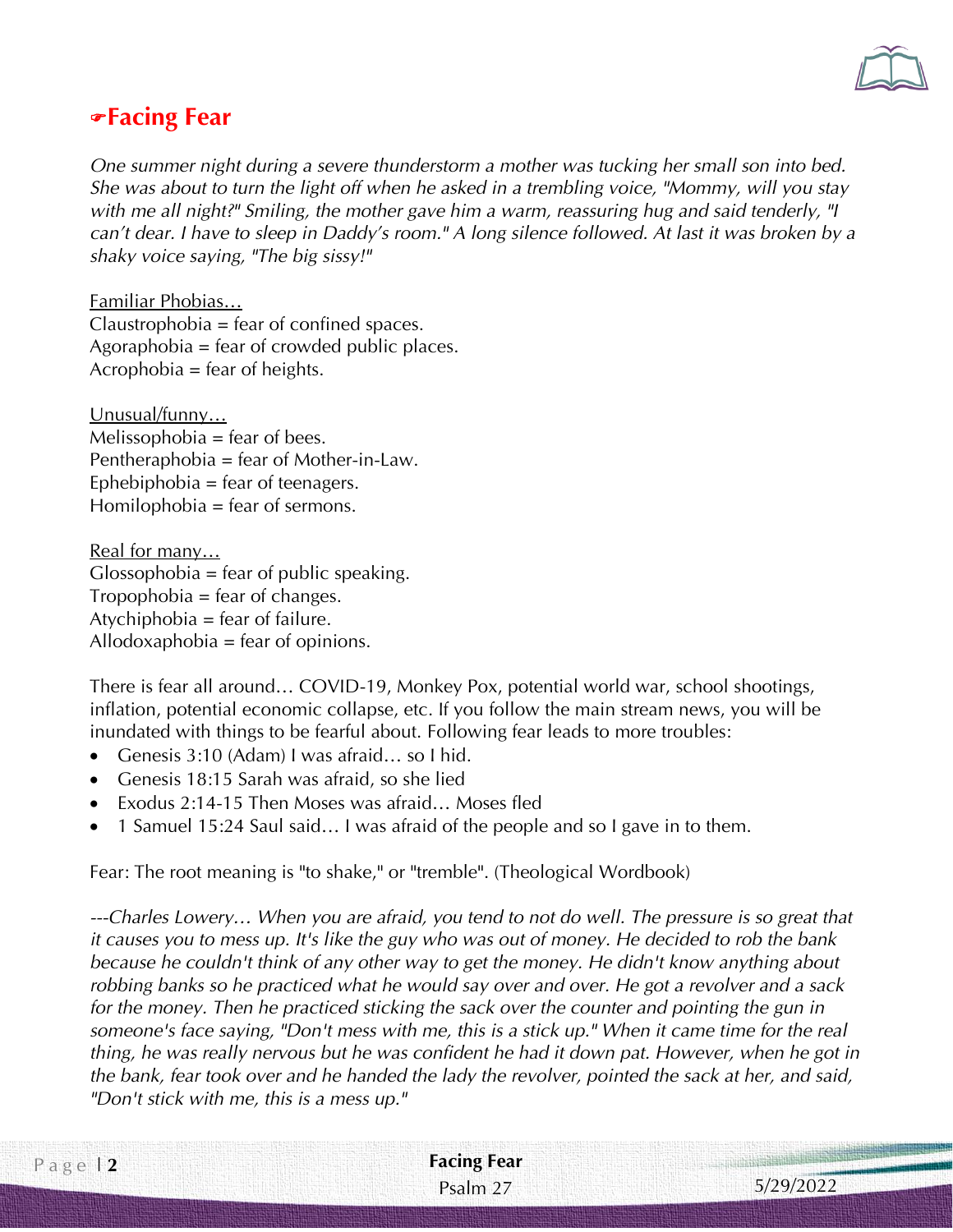

When we are consumed by fear it takes away our enthusiasm for life and keeps our thoughts unfocused. It can even keep us from interacting with other people. Sometimes we can't get anything done because the fear overwhelms. Fear can lead to ungodly behavior since we look for ways to cope that aren't really right. And fear can chip away at our relationship with God because we begin to blame him for it. Fear is the opposite of faith. The bible frequently says, "do not fear."

## **Psalm 27**

**v. 1 Lord is my light and my salvation; my stronghold…** Does he have a strong hold on you? Or is something else creating a stronghold in you? A stronghold can be a safe place or a prison, depending on what it is. God is our stronghold; he is a safe place. But sin and fear are another kind of stronghold; a prison. Psalms 46:1 says, "God is our refuge and strength, an ever-present help in trouble."

 *One tribe of Native Americans had a unique practice for training young braves. On the night of a boy's thirteenth birthday, he was placed in a dense forest to spend the entire night alone. Until then he had never been away from the security of his family and tribe. But on this night, he was blindfolded and taken miles away. When he took off the blindfold, he was in the middle of thick woods. By himself. All night long.* 

 *Every time a twig snapped, he probably visualized a wild animal ready to pounce. Every time an animal howled, he imagined a wolf leaping out of the darkness. Every time the wind blew, he wondered what more sinister sound it masked. No doubt it was a terrifying night for many.*

 *After what seemed like an eternity, the first rays of sunlight entered the interior of the forest. Looking around, the boy saw flowers, trees, and the outline of the path. Then, to his utter astonishment, he beheld the figure of a man standing just a few feet away, armed with a bow and arrow. It was the boy's father. He had been there all night long.*

God is our stronghold; he's our protection; **he's always there**!

## **v. 2 when evil men… when my enemies advance against me… v. 3 even an army**

Not if, but when… troubles will come. Fear will come. No matter how big the problem, we can still be confident, because God is our light, our salvation and our stronghold. So, how can we be so confident?

## **Keep Focus on God**

## **v. 4 One thing I seek… that I may dwell in the house of the Lord All the days of my life…**

**Seek him** – go after him, like hide-and-seek. Keep on pursuing.

**The one thing = We need a singular focus.** Peter walked on water when he was focused. The impossible becomes possible when God is our focus.

|  |  | Page 13 |
|--|--|---------|
|  |  |         |
|  |  |         |
|  |  |         |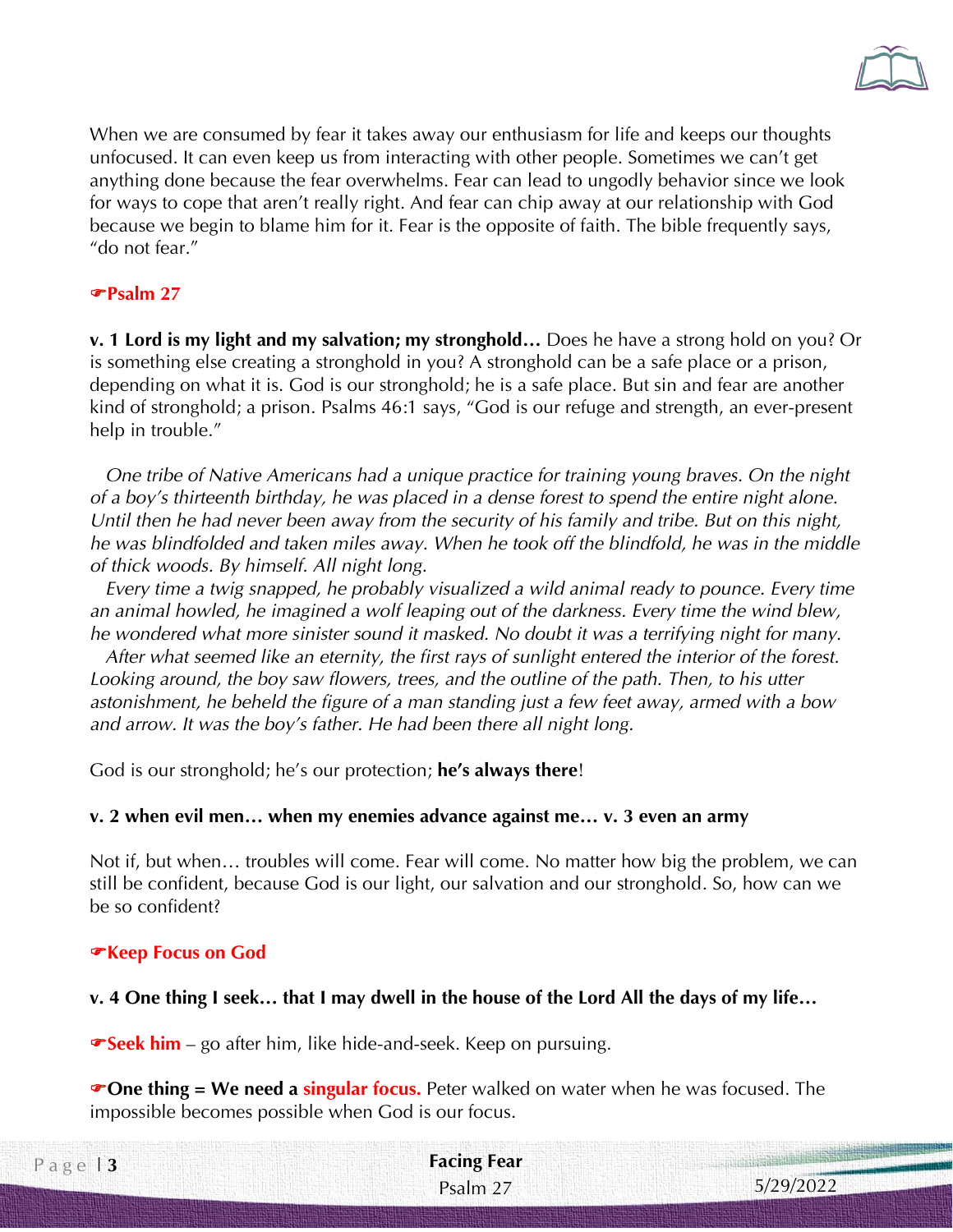

**Dwell… all the days of my life! = We need a steadfast focus.** This is an unwavering, lifelong commitment to follow Christ. Keep on keeping on!

**v. 8 says seek his face** (not his hand) **=** Too often, we go to the Lord to ask him for something; to remove a problem… What we really need is to simply connect with God. Matthew 6:33 says when we seek his kingdom and righteousness first, then he takes care of the rest.

## **v. 5 in the day of trouble (not from)… safe in his dwelling… hide in his tabernacle**

God doesn't promise to remove us from fearful events. But he does promise to be with us. This is all about being in God's presence. There is safety and security there!

*Security is not the absence of trouble, but confidence and courage in the midst of trouble that comes from faith.*

To face fear, keep your focus on God and seek him.

#### **Sing to him …v. 6 I will shout… sing… make music**

David just talked about being safe in God's presence. Now he shifts and I believe he is giving hints about how to enter into the safety of God's presence... By singing; shouting; and making music!

**Praise makes a way**. According to **Psalm 22:3 God inhabits our praise**. And **Psalm 68:4** says that our **praise prepares the way for God**. King Jehoshaphat put the singers first, at the head of the army, and when they praised and gave thanks to God, God himself went to battle against the enemy.

**Praise muzzles the enemy**. **Psalm 8:2** says that **praise**, even from children, **silences the enemy**. We often underestimate the power of praise and worship. Church, when we sing and praise the Lord each Sunday, we are actually inviting God's presence and engaging in spiritual warfare. Spiritual warfare isn't just for prayer warriors who rebuke the enemy. Spiritual battle happens when you sing praises to God. You need to participate in the music each Sunday. It can help you overcome the trials and fears you are facing.

#### *Talk about singing at home; and not singing when I'm down.*

You've heard the quote, "Music can soothe the savage beast." That's actually a misquote from the poem, "The Mourning Bride" by William Congreve. The actual quote is "Music has charms to soothe the savage breast," meaning, it can calm the emotions of the heart. When you are facing fear, sing to God.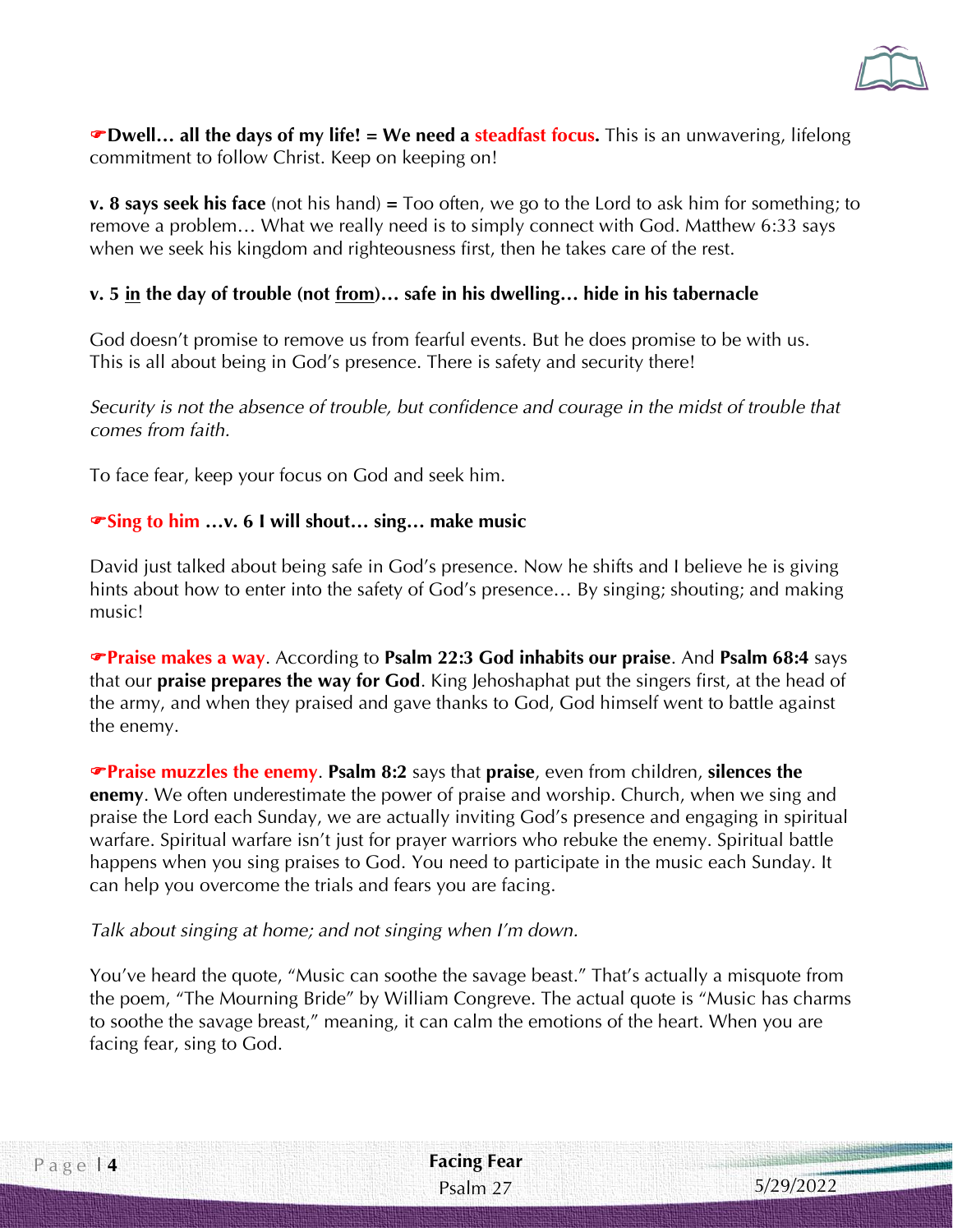

**v. 7-12** are all about our need for God. He hears our prayers; he shows mercy; he helps us in our times of trouble; **he is with us even when everyone else abandons us.** Let's put our trust in him! **To face your fear, keep your focus on God, seeking him and singing to him.**

**v. 11 teach me your way, O Lord… lead me in a straight path**

## **Keep Fear of God. Benefits of the Fear of the Lord:**

Psalms 25:14… The LORD **confides** in those who fear him

Psalms 34:7… angel of the LORD **encamps** around those who fear him…

Psalms 34:9… those who fear him lack nothing.

Psalms 103:13… the LORD has **compassion** on those who fear him;

Psalms 111:10… The fear of the LORD is the beginning of wisdom

Psalms 115:13… he will bless those who fear the LORD

Proverbs 10:27... The fear of the LORD adds length to life

Proverbs 16:6… through the fear of the LORD a man avoids evil.

Proverbs 19:23… The fear of the LORD leads to life: Then one rests **content**…

Proverbs 22:4… Humility & the fear of the LORD bring wealth & honor & life.

## **v. 12 false witnesses rise up against me**

Sometimes our fear is triggered by other people. But we need to fear God more than we fear people. False witnesses – integrity protects us. **By living an upright life, fearing God and following Christ, the enemy has no power over us.** When we are walking right with the Lord, there is no need to fear. To face fear all around you, keep your fear of God.

## **Keep Faith in God.**

## **v. 13 I am still confident… I will see the goodness of God**

This goes back to our focus... Even when troubles come, we can still trust God! God is good...

#### **v. 14 wait for the Lord**

**Be strong (with confidence)** – be firm; get a hold of God and hang in there!

**Take heart (with courage)** – be encouraged; think about what God can do; what God has done; trust him!